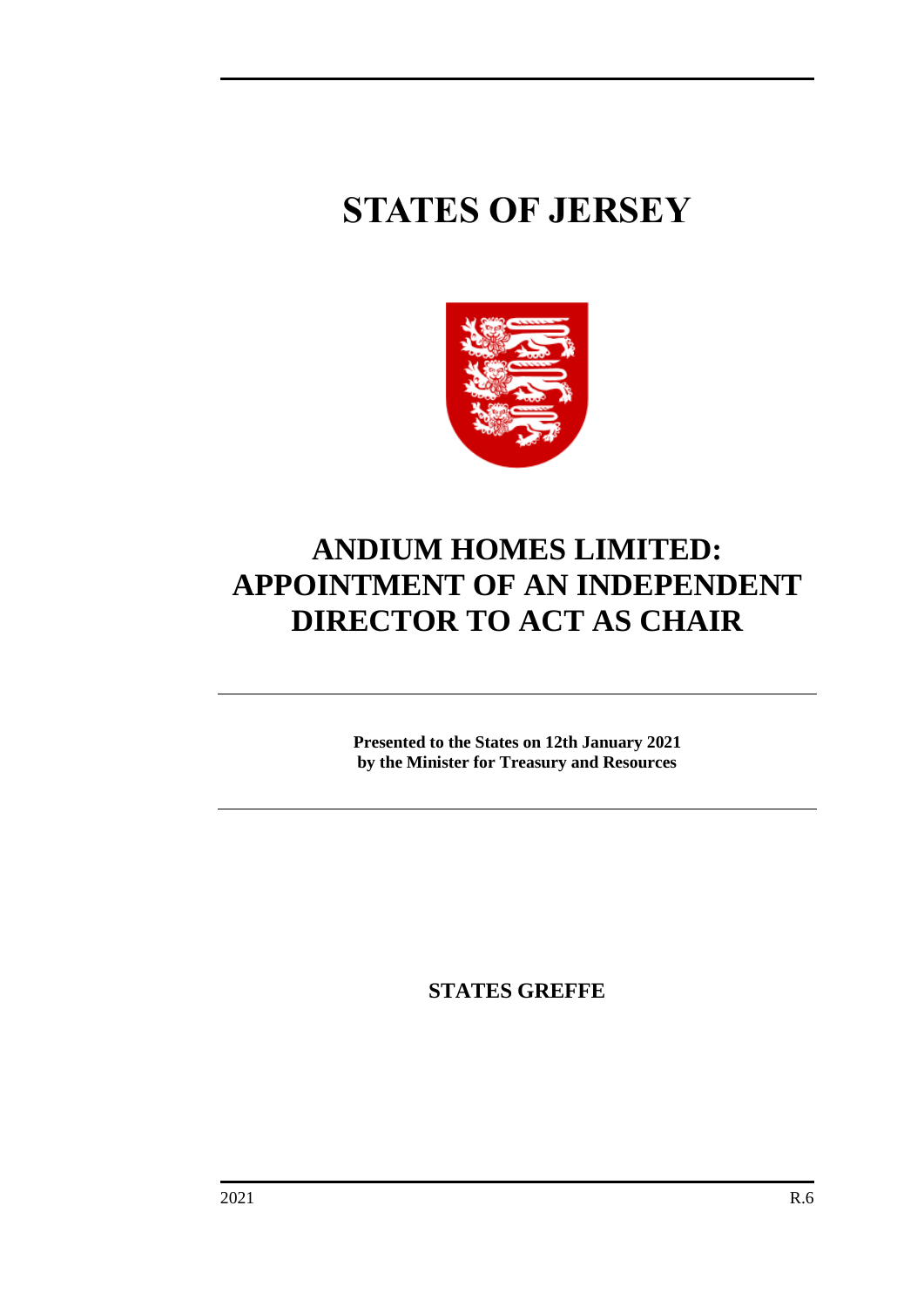# **REPORT**

# **Introduction**

The purpose of this report is to advise States Members of the appointment of a new Independent Director to the Board of Andium Homes Limited ("Andium, the Company").

# **Background**

The current Chair's term of office ends on  $31<sup>st</sup>$  December 2020. A recruitment process to seek a new Independent Director to take over the role of Chair was commenced in accordance with the guidelines of the Jersey Appointment's Commission and the successful candidate has now been recommended by the Board of Andium.

This appointment has been approved by the Assistant Minister for Treasury and Resources, who holds delegated responsibility for shareholder matters, most recently advised in R.31/2020. This approval was provided in accordance with Article 26 of the Memorandum and Articles of Association of the Company and with the Memorandum of Understanding.

The prospective candidate is Richard McCarthy who the Assistant Minister believes possesses the required skills, background and understanding to be able to lead the Company over the next 3 years. Mr McCarthy's CV can be found as Appendix 1 to this report.

Mr McCarthy's term in office will run to 31<sup>st</sup> December 2023 and remuneration will be £40,000 per annum in line with current Chair position. He will be eligible for reappointment at the end of his initial term in office.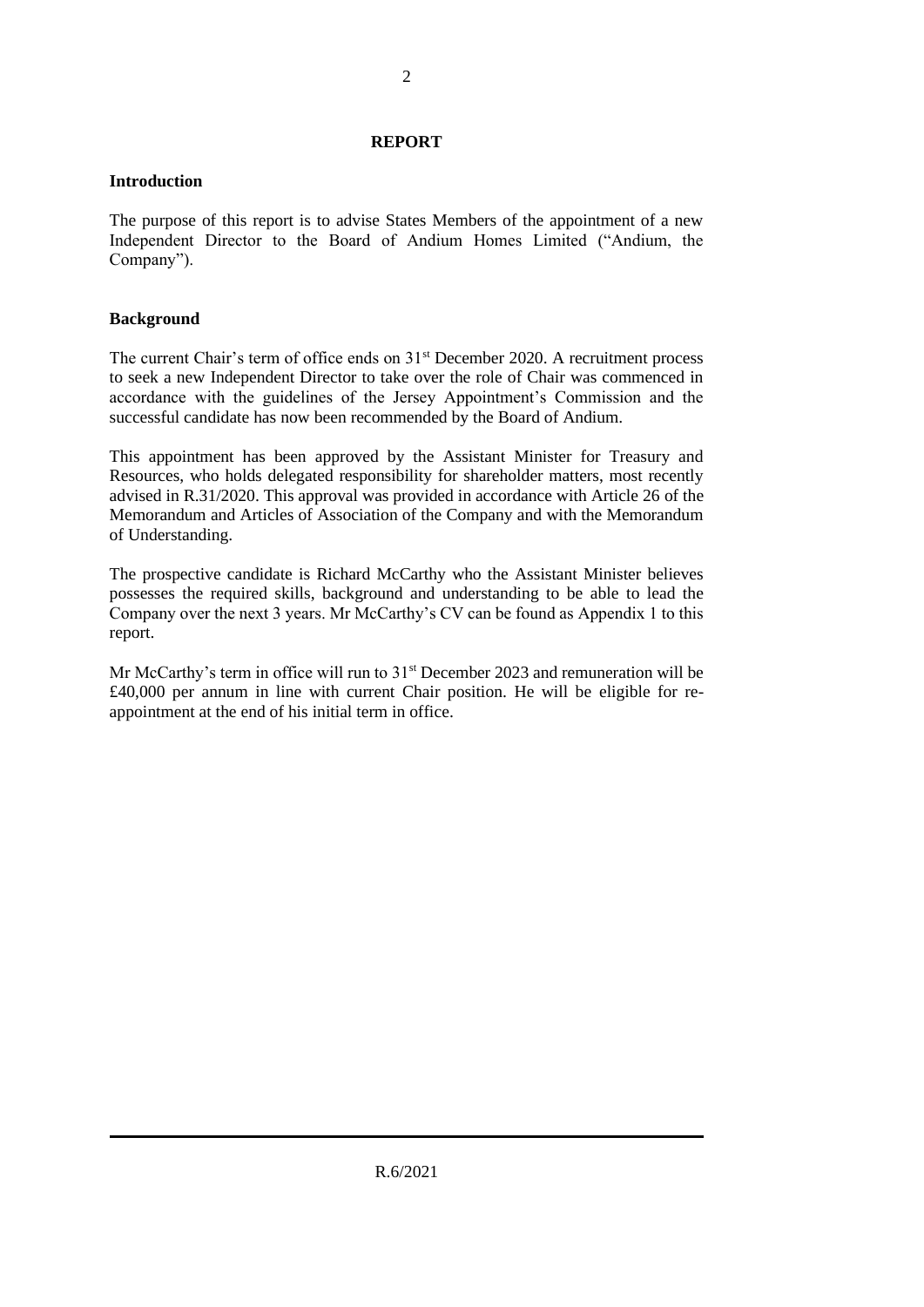# **Appendix 1**

# **Richard McCarthy CBE FCIH FRICS**

A highly experienced and insightful senior executive and non-executive Board director, with a unique mix of senior leadership and non-executive roles (primarily as Chairman) in the private sector, central Government, housing associations and the third sector. Richard offers an extensive range of central and local Government, property, infrastructure, energy and ag-tech strategic knowledge and insight along with significant experience of Board practice and governance. He also brings a strong sense of commitment, a values-based approach to leadership and a clear focus on outcomes.

#### **Executive Experience**

Richard is the **Senior Director – Government Affairs at Capita plc**. Working across the Group, Richard provides corporate leadership, representation and insight on Capita's relationship, engagement and future business activity with central and regional government and their agencies. He also advises on a more strategic approach to public affairs.

Richard joined Capita in February 2012 where until April 2015 he headed up the Central Government & Housing Division in the Property and Infrastructure business. This included securing Capita's selection as the Strategic Business Partner to run the Defence Infrastructure Organisation where he became Chief Executive for the opening period.

Prior to this Richard was the Director General, Neighbourhoods at the Department for Communities and Local Government from October 2003. At DCLG (now MHCLG) he was the Department's lead official for housing, planning (including the national infrastructure planning regime), regeneration, local economies, climate change, building standards and the European Regional Development Fund. He was also responsible for the Planning Inspectorate and the creation and oversight of the Homes and Communities Agency (now Homes England).

Before joining the DCLG, Richard was the Chief Executive of the Peabody Trust. Prior to this he was the Chief Executive of the Horizon Housing Group and Operations Director at Hyde Housing Association, both major Registered (housing) Providers.

#### **Non-Executive Experience**

Since October 2013 Richard has been the Chairman of the Smart Meters Data and Communications Company (DCC) a wholly owned subsidiary of Capita which is responsible for developing and managing the secure UK telecommunications network to support Smart Meters and become the digital backbone for the energy system. As a regulated monopoly DCC sits outside the Group structure and includes independent Non-Executive Directors.

Subsequently, Richard was also appointed as the Chairman of Capita's two joint ventures with Central Government, namely: a) Fera Science Ltd (January 2017) – the